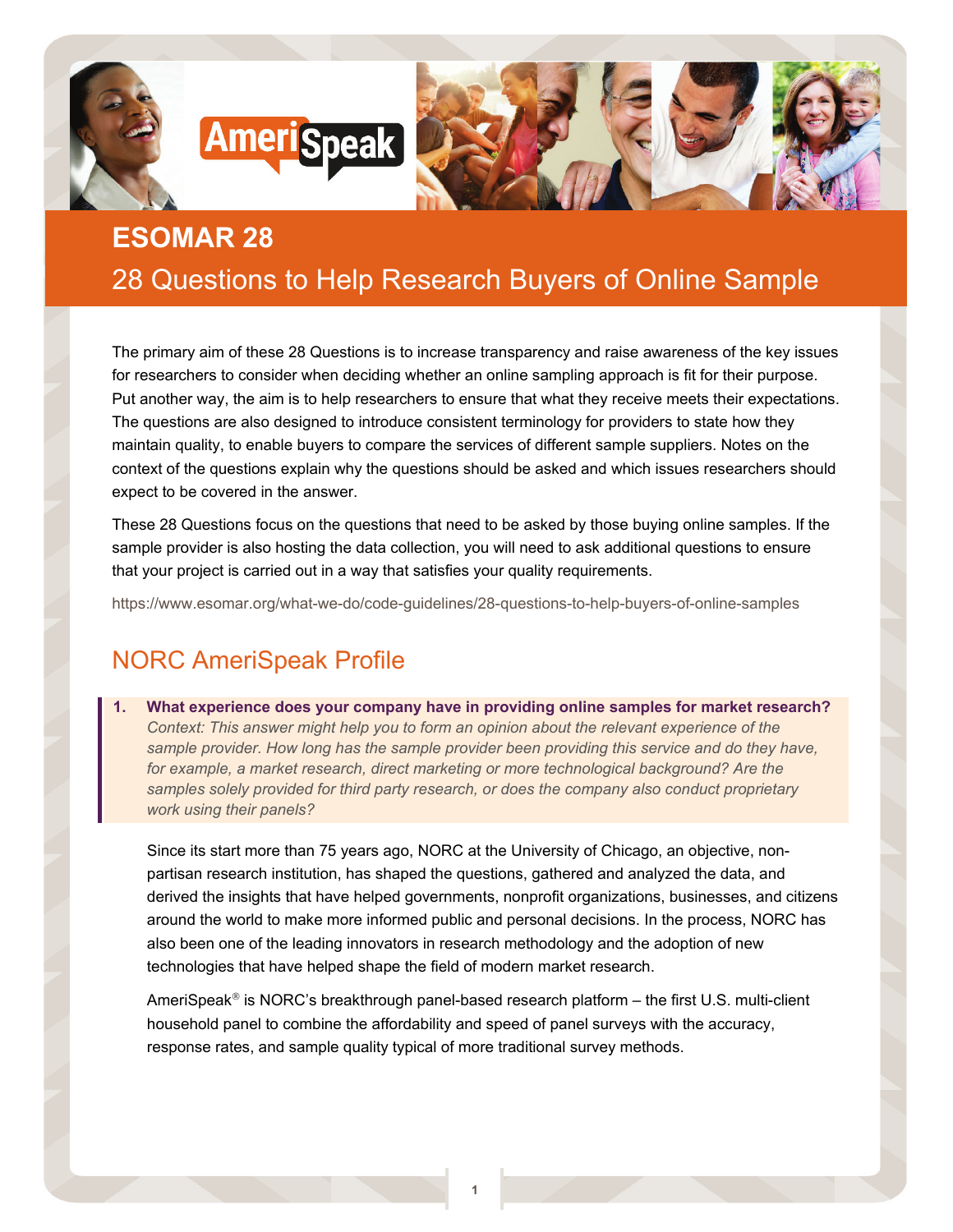Through AmeriSpeak, NORC clients can access a more accurate representation of the U.S. population, tapping a probability-based sample of 30,000 households who have agreed to participate in periodic surveys. This prescreened panel can provide data on a wide variety of topics, including government policies and programs; communications research; health services and policy; health outcomes and prevalence measurement; economic, political and social attitudes, opinions, and behaviors; financial services; and consumer products and services.

What makes AmeriSpeak unique is its use of the most scientifically advanced methodology available, providing more accurate data for commercial, non-profit, and public-sector polling than any other panel platform. Added to this is an AAPOR response rate that is the highest of all U.S. panels, and the distinction of being the only commercially available panel that uses face-to-face, in-person interviewers to recruit participants.

- **Representative Sampling**: Using NORC's National Sample Frame, the industry leader in sample coverage, AmeriSpeak provides you with a panel that is representative of the entire U.S. population. The National Sample Frame uses area probability sampling and includes additional coverage of hard-to-survey population segments such as rural and low-income households that are underrepresented in surveys relying on address-based sampling.
- **Response Rate**: AmeriSpeak's rigorous approach to panel recruitment helps achieve the highest response rate of any multi-client panel solution on the market. Key to this process is the use of NORC field interviewers who conduct face-to-face recruitment sessions, enhancing the representativeness and response rate of the panel.
- **Transparency in Sampling**: Transparency is a core value of NORC. To that end, AmeriSpeak provides clients with a report card on sample quality for each project. The NORC Card delivers a quantitative measurement of sample quality, response rates, and other metrics, providing NORC's clients with objective data on sample representation.

## Sample Sources and Recruitment

**2. Please describe and explain the type(s) of online sample sources from which you get participants. Are these databases? Actively managed research panels? Direct marketing lists? Social networks? Web intercept (also known as river) samples?**  *Context: The description of the types of sources a provider uses for delivering an online sample will provide insight into the quality of the sample.*

AmeriSpeak's primary source for sample participants is the NORC National Sample Frame which uses area probability sampling as the basis for an equal probability, multi-state sample of U.S. households. By using this frame, AmeriSpeak is able to provide researchers with measurable advantages in population coverage:

- Higher population coverage than standard address-based sampling
- Higher population coverage than standard cellular and landline phone sampling
- Higher population coverage than standard mail survey sampling
- Estimated 97% coverage of the U.S. residential population (compared to approximately 92% using address-based sampling)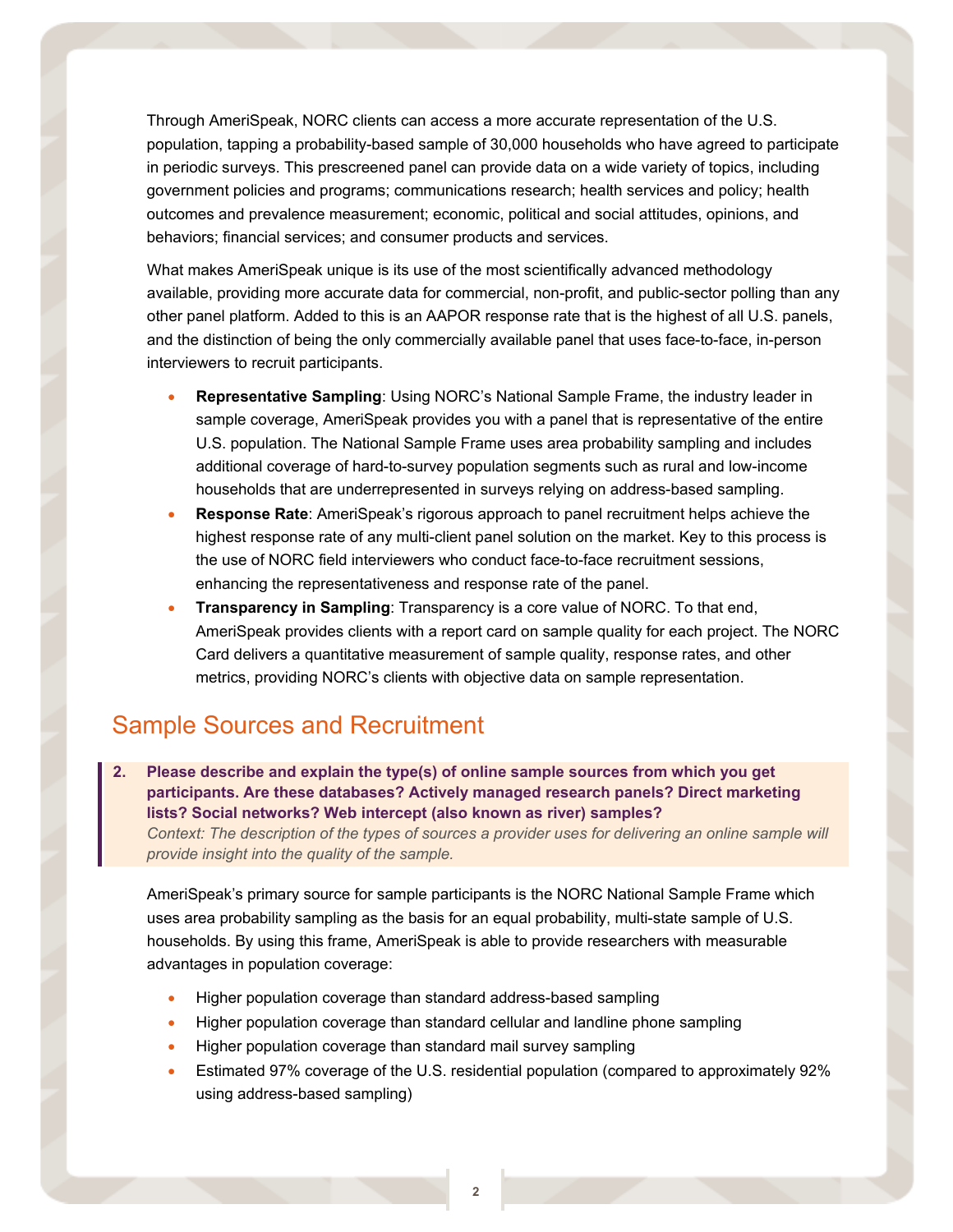For the few states where the National Sample Frame lacks presence, AmeriSpeak uses addressbased sampling (ABS) to add addresses and ensure sample representation for all U.S. States. As of 2017, 99.1% of AmeriSpeak adult panel participants were sourced from the National Sample Frame; 0.9% were sourced from ABS. Proper weights allow the full use of the combined sample.

#### **Other Sample Sources and Solutions**

**AmeriSpeak Latino** provides a multifaceted, scientifically rigorous, and cost-effective platform for research on U.S. Hispanic and Latino populations, including Spanish-language dominant households. Key benefits include extensive sample coverage and superior response rates. Panelists can complete surveys by web or phone, an option that provides better sample coverage and representation than online-only panels. By using face-to-face, in-person recruitment for contacting households, AmeriSpeak is able to reach less acculturated segments of the Latino population.

Our English- and Spanish-speaking support team provides strong customer service to panelists, assures cultural sensitivity and privacy, and allows clients to conduct their research in both English and Spanish. In addition, when panelists register, they are asked to provide demographic information that is particularly useful to clients conducting research on Hispanic and Latino populations including: country or area of origin (e.g., Mexico, Puerto Rico, Cuba, South America), overall acculturation level, level of literacy and fluency in English, primary language spoken at home, and primary language for using media.

**AmeriSpeak Young Adult** offers representative sampling of young adults, age 18-30. As with our core AmeriSpeak Panel, recruitment is a probability-based selection from a database for the entire U.S., including Alaska and Hawaii. Sampled households are contacted with bilingual materials (in English and Spanish) and sent a recruitment package by U.S. mail. Since phone numbers are only available for about 60% of participants, we use mail as well as phone to reach out to them, again both in English and in Spanish. Sampled households are provided with information to register online at the panel portal or by calling a toll-free phone number. All young adult panelists are invited to participate in a maximum of two surveys a month.

**AmeriSpeak Teen** provides clients with the opportunity to conduct nationally representative studies with teenagers age 13-17. This panel has the same probability-based design as our regular panel, and is similarly representative of the U.S. population. To recruit participants, we start by reaching out to parents for their consent to contact the teenagers living in their home. Teens who agree to join the panel become regular members, providing us with basic profile information and taking surveys when invited. We can survey up to 1,000 nationally-representative 13-17 year-olds per panel, and can expand a study even further to include young adults age 18 or older from our AmeriSpeak Young Adult participants.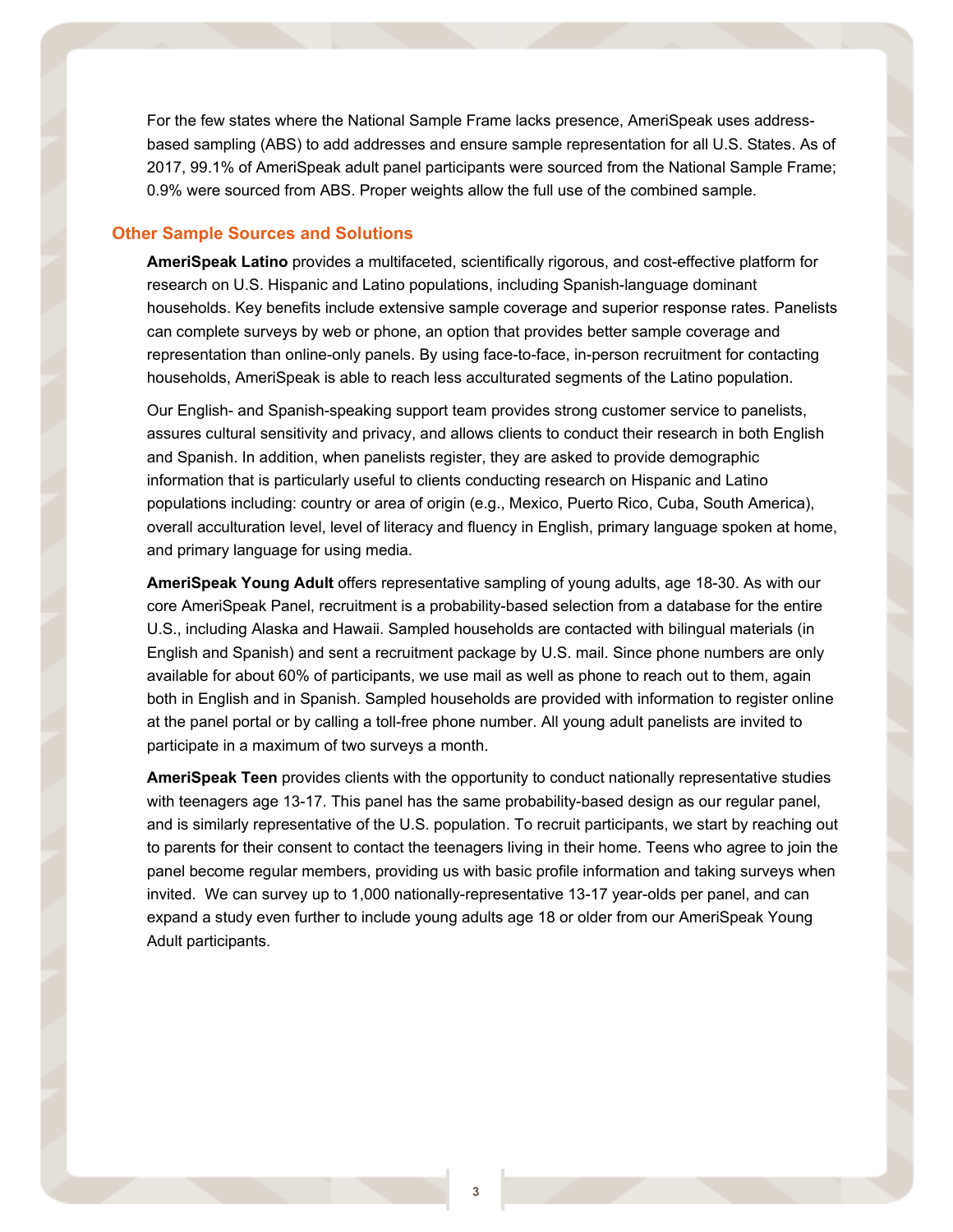**3. If you provide samples from more than one source: How are the different sample sources blended together to ensure validity? How can this be replicated over time to provide reliability? How do you deal with the possibility of duplication of respondents across sources?** 

*Context: The variation in data coming from different sources has been well documented. Overlap between different panel providers can be significant in some cases and de-duplication removes this source of error and frustration for respondents.*

While the AmeriSpeak Panel sample is obtained through NORC'S National Sample Frame, we can also combine samples for client surveys from more than one source when there is a need (e.g., costconsiderations, targeted geographical locations, hard-to-reach populations). For studies that require large sample sizes and/or are surveying a rare population, we use a calibration approach that integrates probability-based sample from the AmeriSpeak Panel with non-probability, opt-in web sample in order to achieve the target goal of completed interviews. The AmeriSpeak Calibration approach combines the validity and reliability of the probability-based AmeriSpeak Panel with the scale of the non-probability, opt-in web sample.

The key to AmeriSpeak Calibration is identifying and utilizing characteristics tightly tied to measures of interest. The AmeriSpeak Panel collects extensive profile information from participants on a variety of topics such as health, public affairs, finances, and demographics. These characteristics are then calibrated into the survey instrument using the AmeriSpeak sample as the benchmark to adjust the non-probability, opt-in sample weights.

NORC uses a weighting technique to create a single weight so that the combined probability-based and non-probability survey interviews can be analyzed in one coherent flat file. Similar to conventional post-stratification weighting, calibration weighting is used to correct for demographic imbalances in the interviewed sample [combined probability and non-probability interviews] and correct for sample non-coverage and non-response bias that is present in the interviewed sample. The probability and non-probability samples are combined based on minimizing bias and variance associated with the probability and non-probability samples for key variables of interest. These adjustments account for and try to minimize any other potential bias in the opt-in sample that has not been previously accounted for. Model-based methods are also used to estimate the bias associated with the non-probability sample.

#### How can this process be replicated over time to provide reliability?

Once identified, the set of calibration variables and model-based methods would remain fixed. This allows for a similar methodology when combining probability and non-probability samples across time.

#### How do you deal with the possibility of duplication of respondents across sources?

For our probability sample sources (AmeriSpeak Panel as well as Latino, Young Adult, and Teen panels), we de-duplicate addresses so the same address is not sampled twice. If a non-probability sample is being added to the AmeriSpeak sample, we prefer to work with a single third-party vendor so they can control the sample being included as part of the study. If multiple opt-in vendors or other non-probability sample sources are being included, we use RelevantID<sup>®</sup> – a digital fingerprint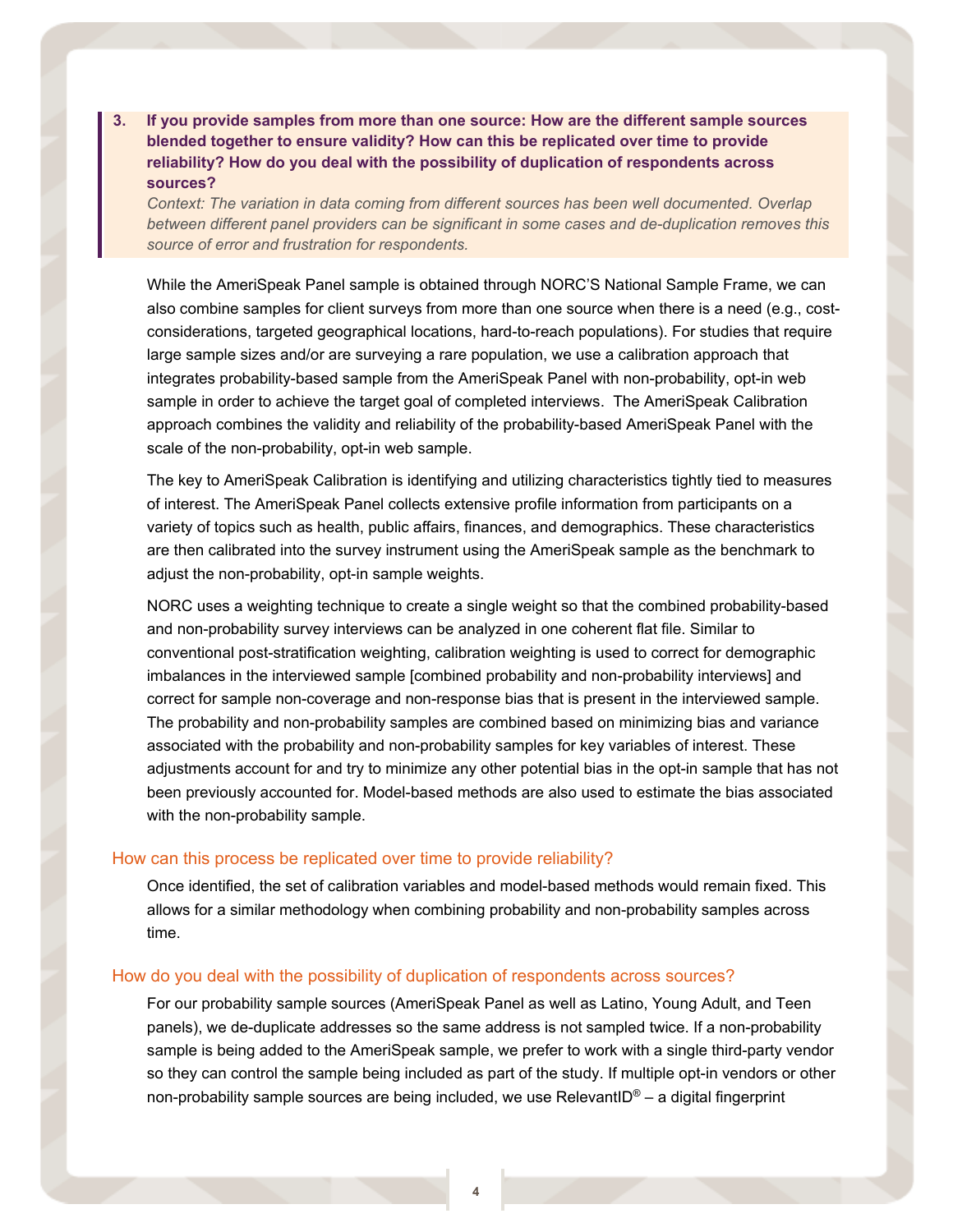technology -- to highlight entries from duplicate computers and stop duplicate respondents from completing the survey. NORC reserves the right to use an alternative to RelevantID based on our on-going evaluation of de-duplication technology.

### **4. Are your sample source(s) used solely for market research? If not, what other purposes are they used for?**

*Context: Combining respondents from sources set up primarily for different purposes (like direct marketing, for example) may cause undesirable survey effects.*

The AmeriSpeak Panel sample is used exclusively for research and not for direct marketing. The AmeriSpeak Panel as well as Latino, Young Adult, and Teen panels are designed for research studies including marketing, academic, and publicly funded research. These panels enable researchers to survey a representative, probability-based sample of pre-recruited participants who have agreed to take part in regular online and telephone surveys on a wide variety of research topics, including:

- government policies and programs
- communications research
- consumer products and services
- academic research
- policy and advocacy research
- health outcomes and prevalence measurement
- aggregate statistics for public dissemination
- economic, political, and social attitudes, opinions, and behaviors

NORC strictly prohibits the use of the AmeriSpeak Panel and its sub-panels for direct marketing or sales purposes.

#### **5. How do you source groups that may be hard to reach on the internet?**

*Context: Ensuring the inclusion of hard-to-reach groups on the internet (like ethnic minority groups, young people, seniors, etc.) may increase population coverage and improve the quality of the sample provided.* 

One feature that sets the AmeriSpeak Panel apart from other probability-based research panels is our in-person, face-to-face recruitment using professional NORC interviewers. The aim is to bring into the panel households and persons who are underrepresented by the initial mail and phone recruitment process, including households or groups that may be hard to reach on the internet. We use multiple tools to actively recruit hard-to-reach potential panelists, including U.S. mail and telephone interviewers for initial recruitment; overnight express mail and field interviewers for faceto-face follow-up with non-respondents. Additionally, we oversample addresses associated with hard-to-reach populations and use customized bilingual recruitment materials and interviewers to engage with them.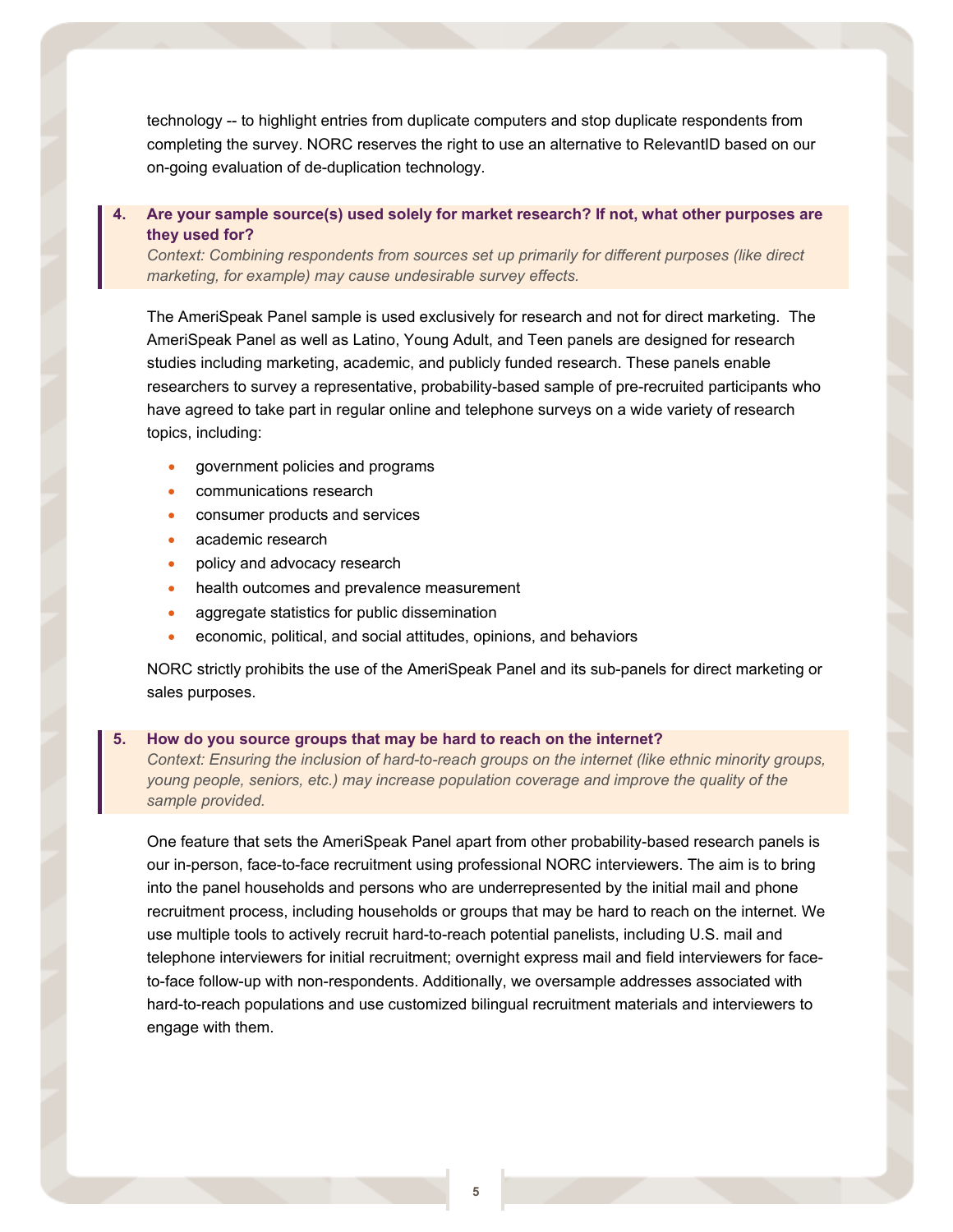#### Other strategies used in AmeriSpeak studies to construct a sampling frame for hard-to-reach or specialized populations:

AmeriSpeak is experienced in network sampling and creating sampling frames for rare or hard-toreach populations. This type of specialized frame incorporates a multi-level sampling methodology that relies on nominations from one type of sample (e.g., panel households) to construct sample frames for a second type of sample (e.g., hard-to-reach populations). One such study included construction of a sampling frame through network sampling where the eligible panelists nominated their congregation and provided information about the congregation's location and staff. After that, individuals were recruited and interviewed by phone or in person. The same technique can be applied to build sampling frames for individuals living in assisted living facilities, social organizations, political movements, etcetera.

### **6. If, on a particular project, you need to supplement your sample(s) with sample(s) from other providers, how do you select those partners? Is it your policy to notify a client in advance when using a third-party provider?**

*Context: Many providers work with third parties. This means that the quality of the sample is also dependent on the quality of sample providers that the buyer did not select. Transparency is essential in this situation. Overlap between different providers can be significant in some cases and de-duplication removes this source of error and frustration for respondents. Providers who observe process standards like the ISO standards are required to give you this information.* 

If an additional sample beyond AmeriSpeak is required for a study, we will notify the client at the study design phase and work with them to determine the best supplemental sample source for their project. These samples can include fresh address-based sampling recruitment using mail-to-web and mail-to-phone techniques, traditional phone samples using RDD or list-assisted frames, nonprobability panel samples (such as the Research Now SSI online panel), custom non-probability recruitments through search-based ads (e.g., Google AdWords or Google Display Network), social media ads (e.g., Facebook, Instagram, or Snapchat), or respondent-driven sampling (RDS). In addition, we have worked with another probability-based online panel company on several studies where a sample from another probability-based panel is required to obtain sufficient sample size for a client.

## Sampling and Project Management

#### **7. What steps do you take to achieve a representative sample of the target population?**

*Context: The sampling processes (i.e., how individuals are selected or allocated from the sample sources) used are the main factor in sample provision. A systematic approach based on market research fundamentals may increase sample quality.*

For any client survey, sampling begins by constructing a study-specific sample frame from all active panelists eligible for the survey. Then, a stratified random sample is selected from the AmeriSpeak Panel based on panelist profile data for race/ethnicity, age, gender, and education. Benchmarks from official statistics, such as the Current Population Survey, are used to determine the sample sizes by strata for client studies.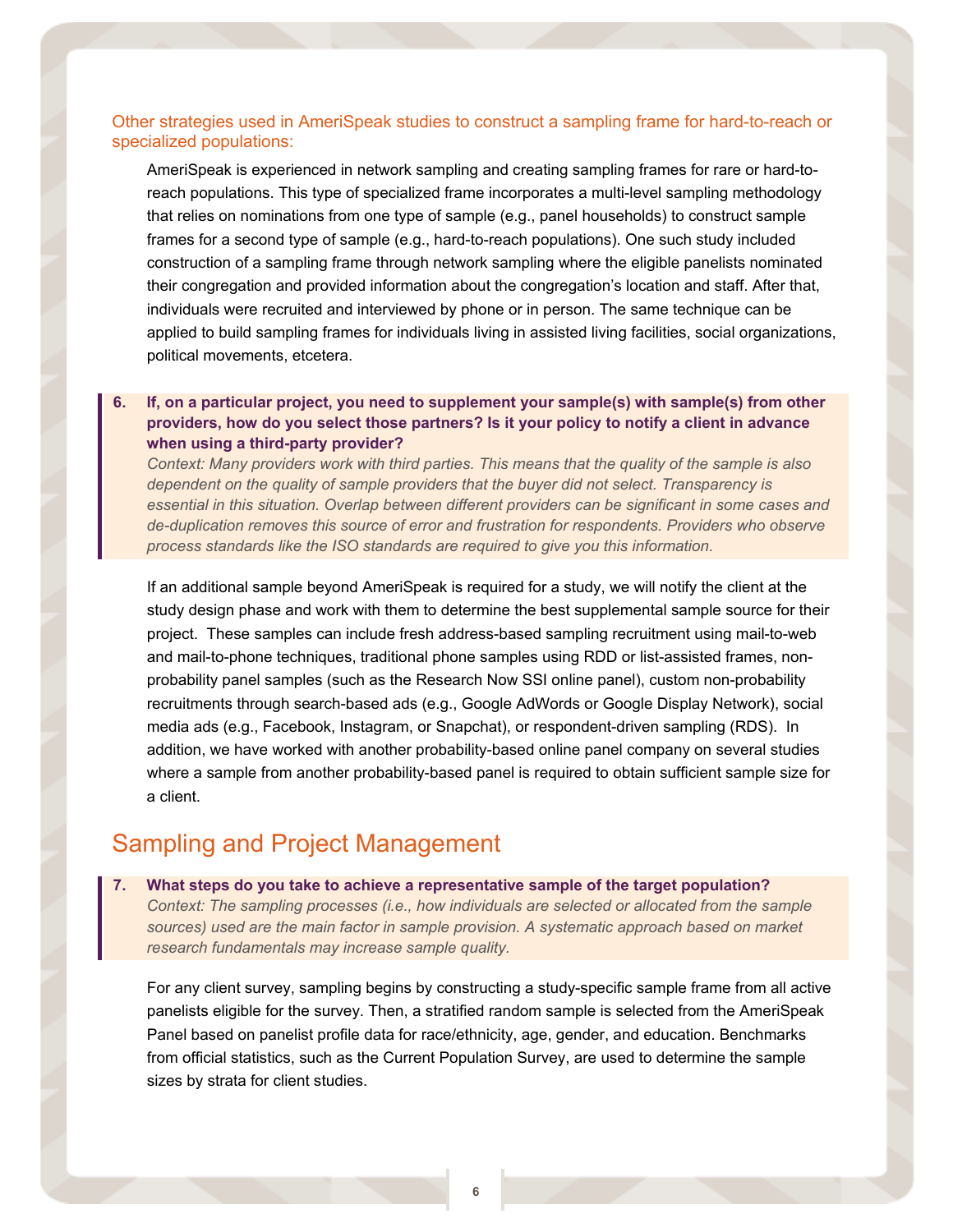Please see *AmeriSpeak Technical Overview* [\(amerispeak.norc.org/research\)](file://norc.org/projects/CommDept/Common/Amerispeak/NORC%20AMERISPEAK%20-%20ESOMAR%2028/amerispeak.norc.org/research) for information about the panel methodology used to achieve a representative sample of the general U.S. population.

#### **8. Do you employ a survey router?**

*Context: A survey router is a software system that allocates willing respondents to surveys for which they are likely to qualify. Respondents will have been directed to the router for different reasons, perhaps after not qualifying for another survey in which they had been directly invited to participate, or maybe as a result of a general invitation from the router itself. There is no consensus at present about whether and how the use of a router affects the responses that individuals give to survey questions.*

NORC does not use a survey router to construct the AmeriSpeak Panel sample frame. As a probability-based panel, representative samples of households are chosen with a known, non-zero probability of selection from the NORC National Sample Frame.

**9. If you use a router: Please describe the allocation process within your router. How do you decide which surveys might be considered for a respondent? On what priority basis are respondents allocated to surveys?**

*Context: Biases of varying severity may arise from the prioritization in choices of surveys to present to respondents and the method of allocation.*

N/A

**10. If you use a router: What measures do you take to guard against or mitigate any bias arising from employing a router? How do you measure and report any bias?** *Context: If Person A is allocated to Survey X on the basis of some characteristic then they may not be allowed to also do Survey Y. The sample for Survey Y is potentially biased by the absence of people like Person A.* 

#### N/A

**11. If you use a router: Who in your company sets the parameters of the router? Is it a dedicated team or individual project managers?** 

*Context: It may be necessary to try to replicate your project in the future with as many of the parameters as possible set to the same values. How difficult or easy will this be?* 

N/A

**12. What profiling data is held on respondents? How is it done? How does this differ across sample sources? How is it kept up-to-date? If no relevant profiling data is held, how are low incidence projects dealt with?**

*Context: The usefulness to your project of pre-profiled information will depend on the precise question asked and may also depend on when it was asked. If real-time profiling is used, what control do you have over what question is actually asked?*

When panelists enroll, AmeriSpeak utilizes a recruitment survey to collect detailed data on sociodemographic and household composition, contact information, voting behavior, party identification,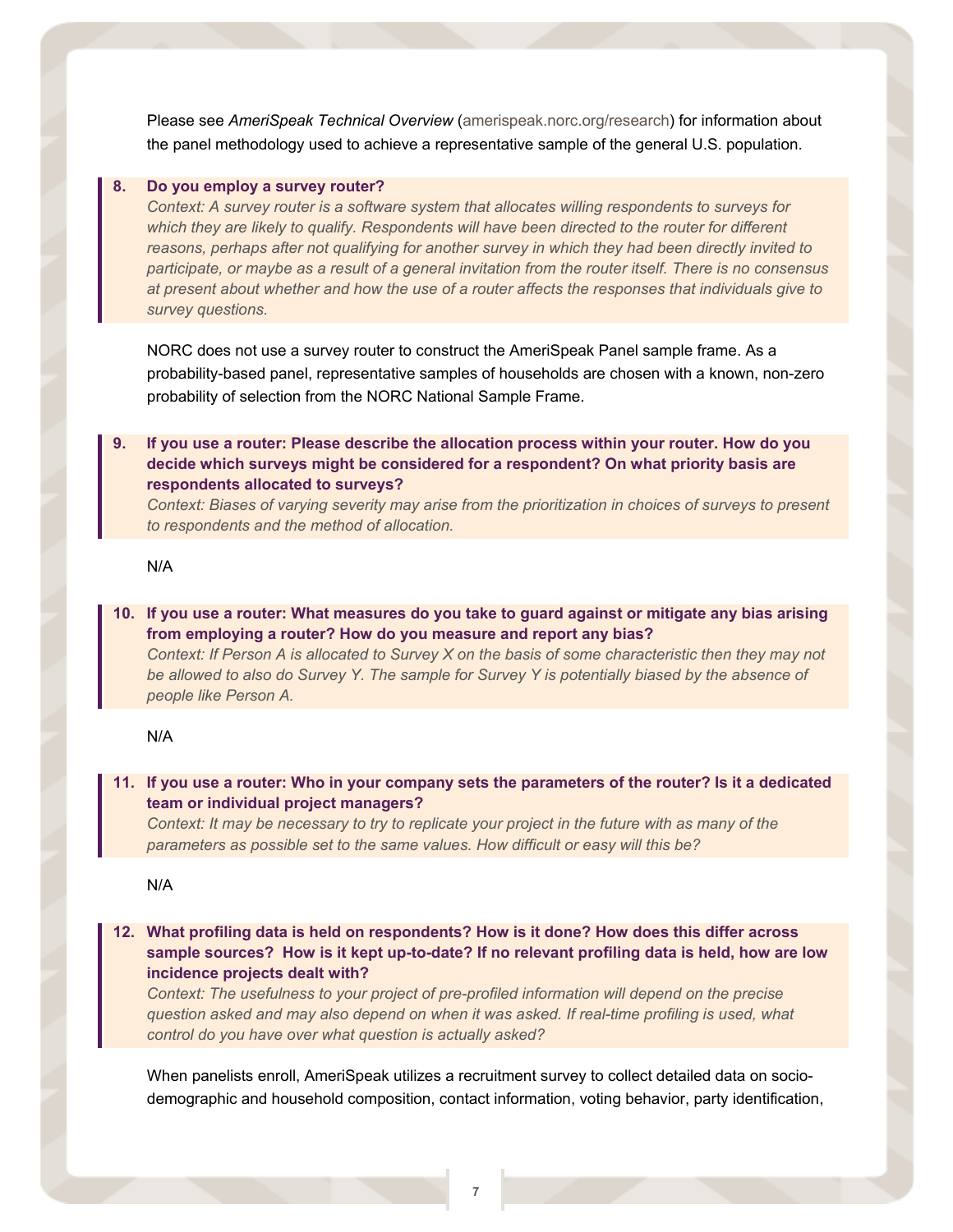religious preference, language skill, social media usage, media consumption, and shopping behaviors. After recruitment, AmeriSpeak assigns panelists to three profile surveys (Public Affairs, Health, and Financial) to enrich our panel data.

The Public Affairs Survey collects information on topics such as political trust, political interests, political knowledge, political participation, voting history, and citizenship. The Health Survey collects information on physical health, functional limitations, alcohol use and smoking, physical measures, health insurance coverage, and access to health services. The Financial Survey collects information on consumer sentiment, income source, assets and liabilities, access to financial institutions, financial technology usage, financial attitudes, and financial literacy. Data from the completed profile surveys helps us target low-incidence populations and can be supplemented as needed with screenings as part of a custom survey.

In addition, for the AmeriSpeak Teen Panel, a recruitment survey is also used to collect data related to detailed socio-demographic information, contact information, education status, health status, language skills, social media usage, media consumption, and technology access. After recruitment, teen panelists are given two different engagement surveys to help us better understand them as panelists and improve our work with them. The two surveys cover topics like hobbies and interests, political trust, political interests, political knowledge, financial literacy, assets and liabilities, work history, saving habits, religious preference, and life expectation.

AmeriSpeak annually updates the content of the profile survey questionnaires to ensure that the survey questions are current and comparable to other national surveys. Since NORC owns all profile data, AmeriSpeak researchers can easily access the profile items and update them as they change over time.

For studies that require large sample sizes and/or are surveying a low-incidence population, NORC uses AmeriSpeak Calibration (blending a probability-based AmeriSpeak sample with non-probability samples from third party vendors). NORC works with a variety of different vendors depending on the specific study design (please see responses to items #3 and #6 for more information).

**13. Please describe your survey invitation process. What is the proposition that people are offered to take part in individual surveys? What information about the project itself is given in the process? Apart from direct invitations to specific surveys (or to a router), what other means of invitation to surveys are respondents exposed to? You should note that not all invitations to participate take the form of emails.** 

*Context: The type of proposition (and associated rewards) could influence the type of people who*  agree to take part in specific projects and can therefore influence sample quality. The level of detail *given about the project may also influence response.*

When a new survey is available, we send email reminders to the sampled web-mode AmeriSpeak panelists and call sampled phone-mode panelists throughout the field period. In some cases, we also encourage study cooperation using SMS reminder(s). In addition, for the panelists with AmeriSpeak online member accounts, survey invitations can also be viewed at the online member portal [\(amerispeak.org\)](file://norc.org/projects/CommDept/Common/Amerispeak/NORC%20AMERISPEAK%20-%20ESOMAR%2028/amerispeak.org/) or on the AmeriSpeak app. A typical recruitment reminder provides the survey link and the information about the study incentive(s); however, no survey topic or survey length are mentioned within the reminder materials.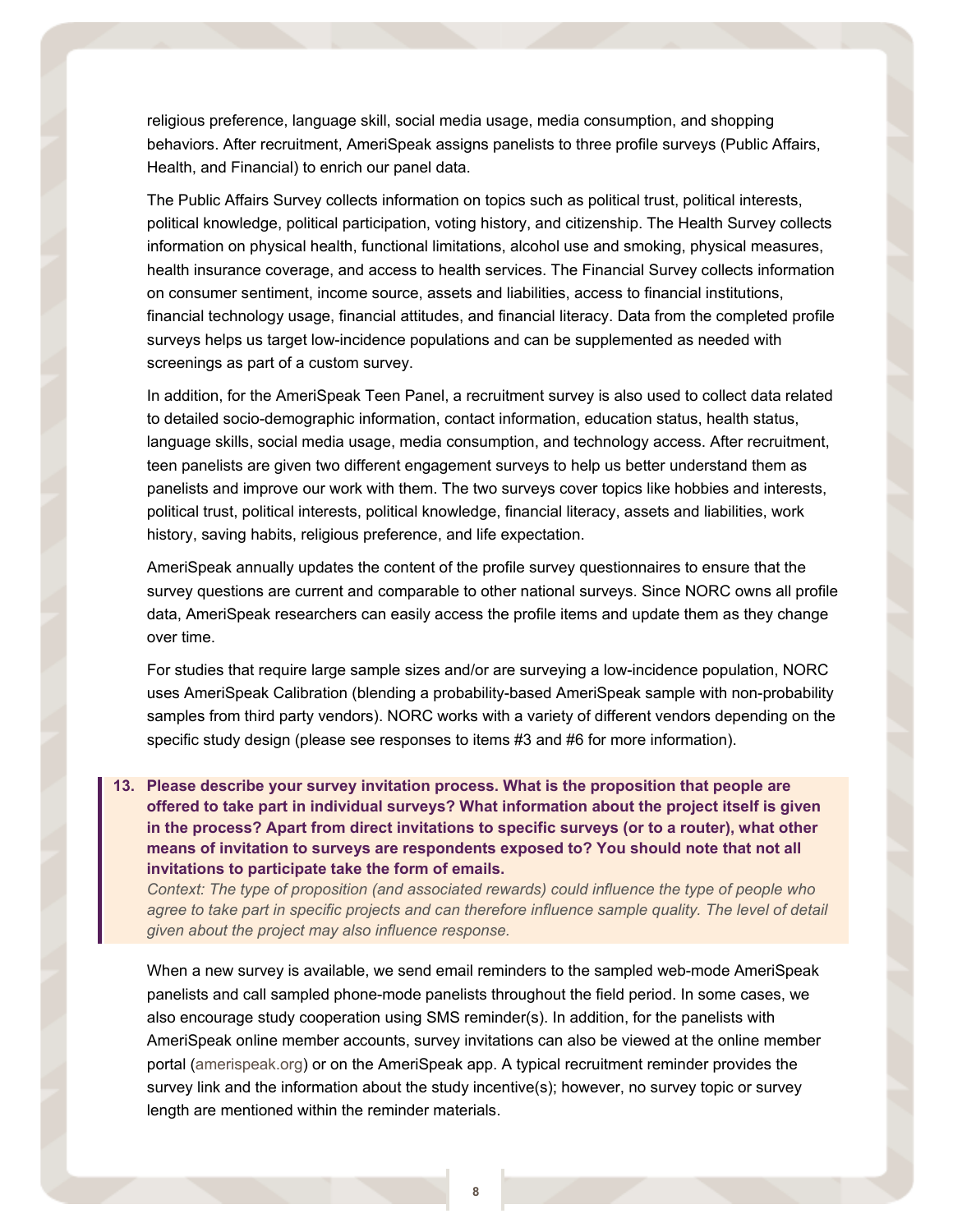**14. Please describe the incentives that respondents are offered for taking part in your surveys. How does this differ by sample source, by interview length, by respondent characteristics?**  *Context: The reward or incentive system may have an impact on the reasons why people participate in a specific project and these effects can cause bias to the sample.*

NORC rewards AmeriSpeak panelists for their time through "AmeriPoints" – a cash-equivalent system to reward completion of a survey. The amount of the incentive corresponds to the interview length (i.e., longer interviews = greater incentives) and survey-specific factors such as the length of the field period and the required survey completion rate. Typical respondent incentives range from \$1 to \$10 cash equivalent.

For some client studies, the project management team may find it beneficial to offer certain targeted groups a larger incentive amount. For example, the team may decide to provide a higher incentive amount to certain race/ethnicity groups or younger age groups associated with lower survey participation rates in order to boost cooperation among these groups.

For studies where we combine the AmeriSpeak sample with another sample, the incentive is determined by the type of sample. Address-based sample respondents typically receive checks mailed to their residential address; web respondents from a non-probability, opt-in panel receive points through their panel provider.

#### **15. What information about a project do you need in order to give an accurate estimate of feasibility using your own resources?**

*Context: The "size" of any panel or source may not necessarily be an accurate indicator that your specific project can be completed or completed within your desired time frame.*

In order to give an accurate estimate, information is needed on the population group(s) to be surveyed, number of qualified interviews required, project timeline, and the length of the survey interview. If an incidence rate (percent of a general population sample of qualifying adults age 18+) for the population(s) of interest can be provided, that is preferable, especially for unique populations. Additional surveys are available upon request, such as coding of open-ended responses, banner tables, annotated questionnaires and topline reporting, in-depth interviews and focus groups, questionnaire design, analytics (such as market simulators), public affairs and corporate communications consulting, and media dissemination.

### **16. Do you measure respondent satisfaction? Is this information made available to clients?**  *Context: Respondent satisfaction may be an indicator of willingness to take future surveys. Respondent reactions to your survey from self-reported feedback or from an analysis of suspend points might be very valuable to help understand survey results.*

AmeriSpeak measures respondent satisfaction with three standard questions at the end of each survey: (1) rating the survey overall from poor to excellent, (2) whether respondent experienced any technical issues, and (3) any general comments or feedback. The project management team reviews the answers to these questions during and after the field period. Necessary action is taken if an anomaly is detected.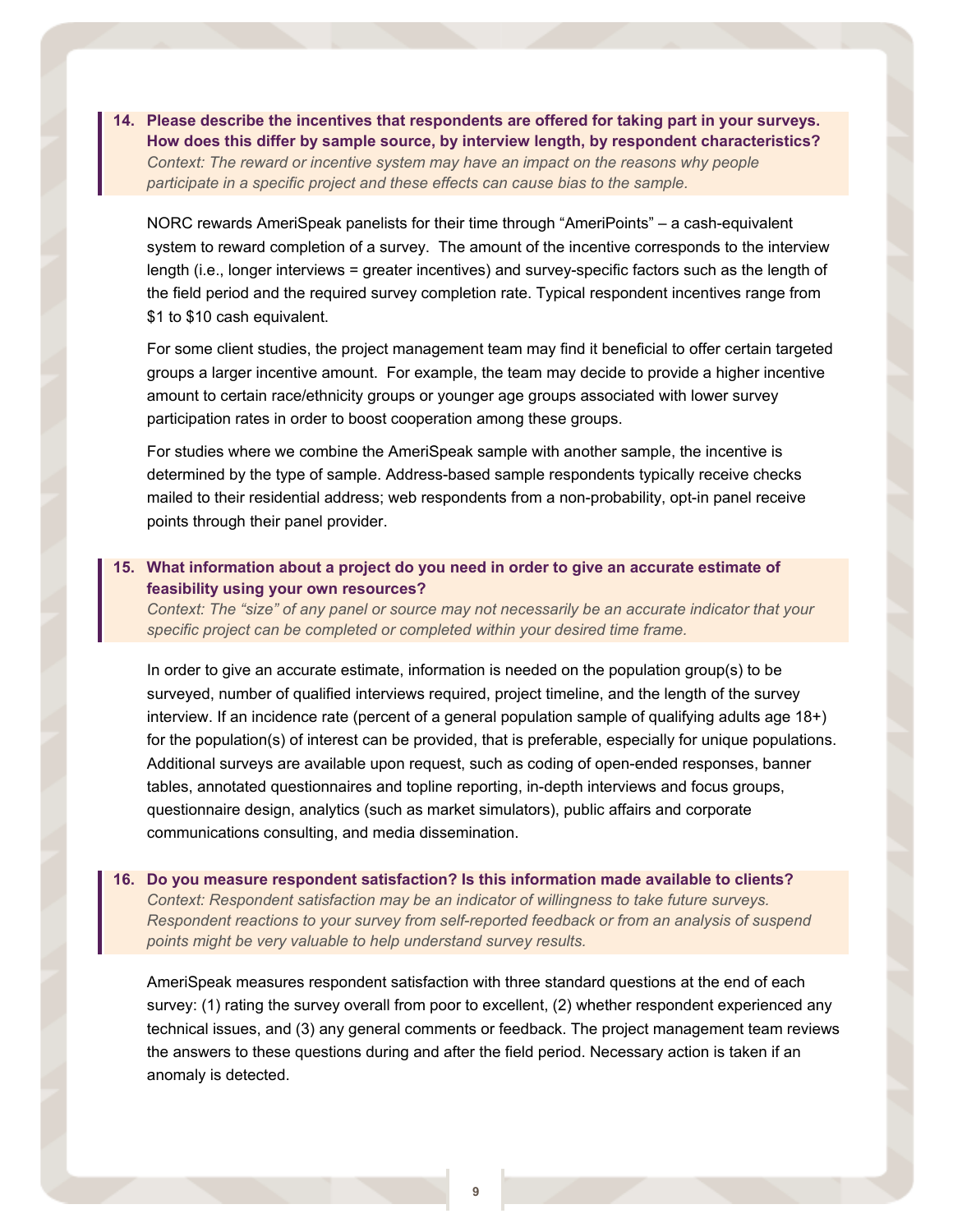We also analyze all survey satisfaction questions to evaluate and improve the panelist experience. AmeriSpeak staff respond back to panelists when necessary as part of panel engagement and maintenance. This information can be made available to clients on request without any personally identifiable information (PII).

### **17. What information do you provide to debrief your client after the project has finished?** *Context: One should expect a full sample provider debrief report, including gross sample, start rate, participation rate, drop-out rate, the invitations/contact text, a description of the field work process and so on. Sample providers should be able to list the standard reports and metrics that they make available.*

In addition to the data files, AmeriSpeak also provides clients with a field report and NORC Card (Sample Quality Report Card). The field report includes study-specific details on sampling, data collection methodology and procedures, survey completion rates, survey response rate, data processing, statistical weighting, design effect and sampling margin of error calculations, and deliverables.

Additionally, the NORC Card gives clients a quantitative measurement of sample quality, providing an objective measure of sample representation. Specifically, the card documents numerous measures of sample quality, including: AAPOR response rate, representativeness of the interviewed sample compared to population benchmarks, quantitative assessment of self-selection bias, custom bias measurements specific to the survey topic (consumer, health services, medical conditions, social attitudes, political behavior, etc.), and other measures such as design effect, sampling margin of error, interview survey length, interview break-off rate, etcetera.

## Data Quality and Validation

**18. Who is responsible for data quality checks? If it is you, do you have in place procedures to reduce or eliminate undesired survey behaviors, such as (a) random responding, (b) illogical or inconsistent responding, (c) overuse of item non-response ("Don't Know") or (d) speeding (too rapid survey completion)? Please describe these procedures.**  *Context: The use of such procedures may increase the reliability and validity of the survey data.*

Our probability-based sampling design prevents the inclusion of self-selected panelists and professional respondents in AmeriSpeak Panel surveys. As a result, AmeriSpeak experiences fewer undesired survey behaviors than non-probability based panels, with less than 1% of respondents exhibiting undesired behaviors. Nevertheless, as part of panel maintenance, we examine data issues such as frequent item skips, illogical or inconsistent responding, and duplicates in recruitment survey and profile survey data collection. We also regularly compare recruitment and profile data with client survey responses to identify inconsistent responding.

However, unless otherwise specified by the client, we do not offer "don't know" or refusal response options in client surveys. The level of data cleaning depends on the client request and budget. For instance, per request, NORC has removed from the analysis data file interviews from panelists who skipped/refused at least 1/3 of the questionnaire. If the questionnaires have long blocks of questions vulnerable to straight-lining, the NORC data cleaning staff looks to see if there are any straight-liner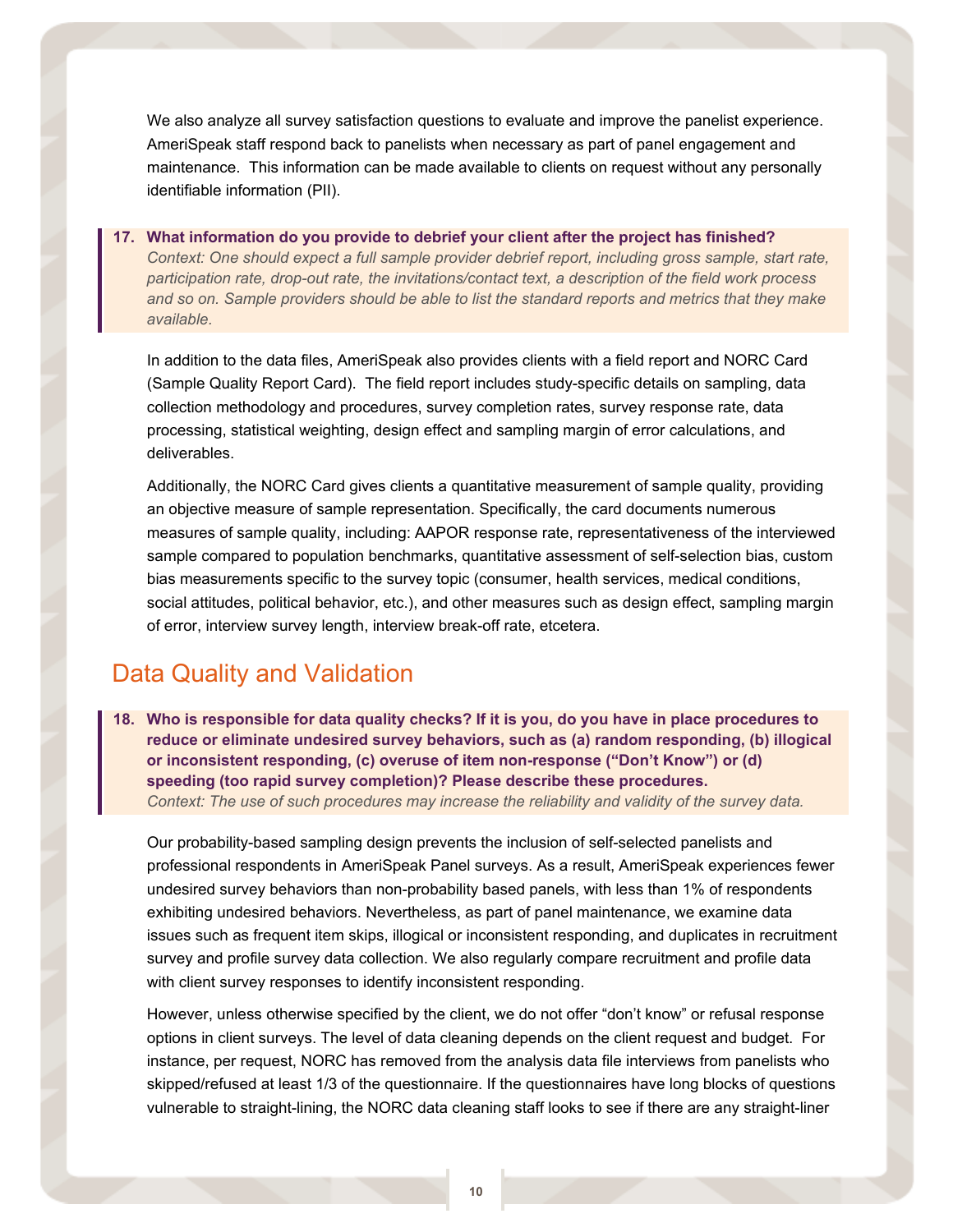panelists. Our staff would then review the data for those straight-liners to see if there are telltale characteristics such as skips/refusals, speeding, or straight-lining elsewhere.

## **19. How often can the same individual be contacted to take part in a survey within a specified period whether they respond to the contact or not? How does this vary across your sample sources?**

*Context: Over-solicitation may have an impact on respondent engagement or on self-selection and non-response bias.*

Typically, to keep panelist burden low and reduce the risk of panel conditioning, a panelist is assigned no more than 4 surveys a month. We use a version of Permanent Random Number sampling to control the assignment of surveys so that, within a given demographic subgroup, survey assignments are distributed as equally as possible.

#### **20. How often can the same individual take part in a survey within a specified period? How does this vary across your sample sources? How do you manage this within categories and/or time periods?**

*Context: Frequency of survey participation may increase the risk of undesirable conditioning effects or other potential biases.* 

AmeriSpeak does not limit the number of surveys a panelist can take part in within a specified period since the number of assigned surveys is controlled and the majority of surveys expire in three weeks. On average, we offer panelists the opportunity to complete up to one survey a week. Panelists typically complete an average of two surveys a month.

### **21. Do you maintain individual level data such as recent participation history, date of entry, source, etc., on your survey respondents? Are you able to supply your client with a project analysis of such individual level data?**

*Context: This type of data per respondent, including how the total population is defined and how the sample was selected and drawn, may increase the possibilities for analysis of data quality.* 

AmeriSpeak maintains auxiliary individual-level data on response process such as the total number of assigned, started, and completed surveys per panelist, the time and date each survey was started and completed, the cumulative response rate, and the last survey completion date on AmeriSpeak panelists. In addition, we collect auxiliary data such as the device used for the survey and the actual survey length for each panelist. Some of this data is analyzed for panel maintenance and monitoring purposes and, if a client requests it, we can provide them with the results.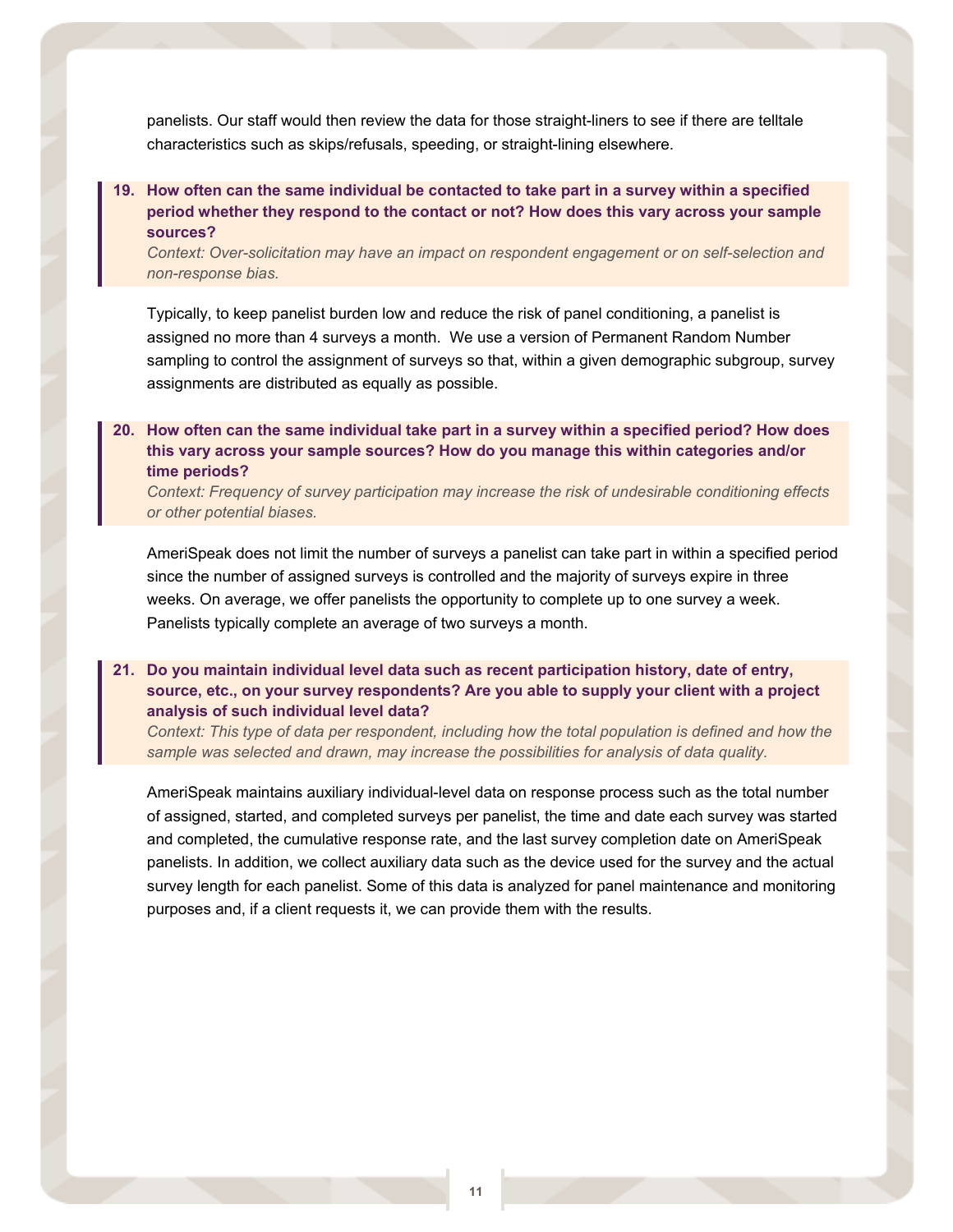**22. Do you have a confirmation of respondent identity procedure? Do you have procedures to detect fraudulent respondents? Please describe these procedures as they are implemented at sample source registration and/or at the point of entry to a survey or router. If you offer B2B samples, what are the procedures there, if any?** 

*Context: Confirmation of identity can increase quality by decreasing multiple entries, fraudulent panelists, etc.* 

AmeriSpeak uses an address-based sampling methodology that is supplemented by an in-person listing of households through visual inspections (see [www.norc.org/Research/Projects/Pages/2010](http://www.norc.org/Research/Projects/Pages/2010-national-sample-frame.aspx) [national-sample-frame.aspx\)](http://www.norc.org/Research/Projects/Pages/2010-national-sample-frame.aspx). Since we have the address and even the name and phone number for each potential panelist before contacting them, AmeriSpeak confirms that the panelist is living in the sampled address before recruiting them. After recruitment, we assign surveys via the contact information the recruited panelist provided in the recruitment survey. We also confirm the name of the panelist at the start of the survey. Additional checks are conducted to further ensure the data quality. For example, we compare the basic demographic information such as gender and age reported in the current survey with previous information. Problematic panelists — those who repeatedly use undesired survey behaviors, such as straight-lining, random responding, illogical or inconsistent responding, overuse of item non-response — are contacted and may be removed from the panel for quality control purposes (see item #18 for more information).

## Policies and Compliance

### **23. Please describe the 'opt-in for market research' processes for all your online sample sources.**

*Context: The opt-in process indicates the respondents' relationship with the sample source provider. The market generally makes a distinction between single and double opt-in. Double opt-in refers to the process by which a check is made to confirm that the person joining a panel or database wishes to be a member and understands what to expect (in advance of participating in an actual survey for a paying client).*

AmeriSpeak client surveys do not have a specialized informed consent for each survey. Instead, panelists provide informed consent to participate when they join the panel. The AmeriSpeak Privacy Statement is available at [AmeriSpeak.org](http://www.amerispeak.org/) (which is the panel member web portal).

### **24. Please provide a link to your Privacy Policy. How is your Privacy Policy provided to your respondents?**

*Context: Not complying with local and international privacy laws might mean the sample provider is operating illegally. An example privacy policy is given in the ESOMAR Guideline for Online Research.*

AmeriSpeak's privacy policy is publicly available on our panel member portal:

[https://www.amerispeak.org/privacy.](https://www.amerispeak.org/privacy) An abbreviated version of the policy is included in all panel recruitment materials sent by US mail and a link to the unabridged version is also available to all panel participants.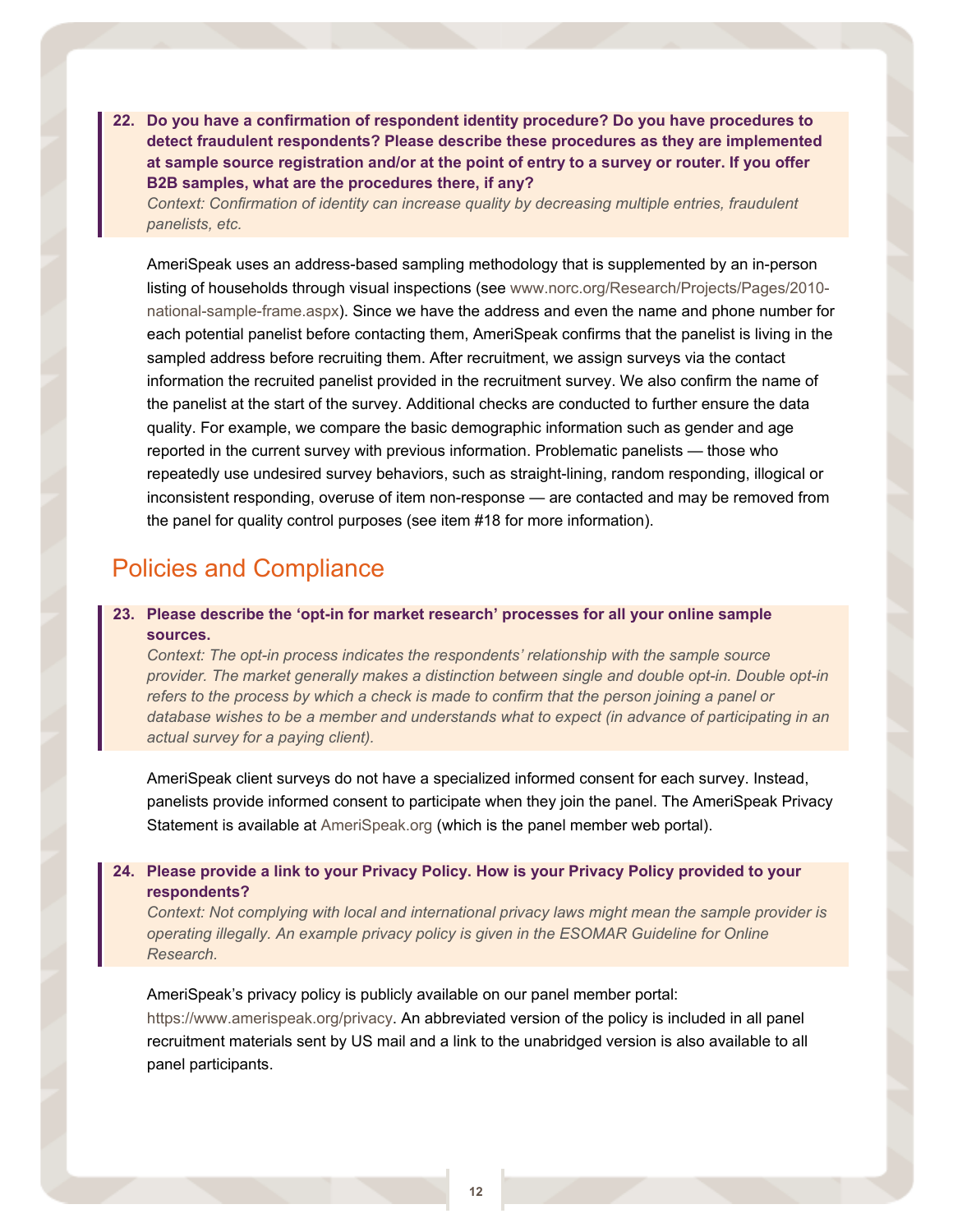#### **25. Please describe the measures you take to ensure data protection and data security.**

*Context: The sample provider usually stores sensitive and confidential information on panelists and clients in databases. These data need to be properly secured and backed-up, as does any confidential information provided by the client. The sample provider should be able to provide you with the latest date at which their security has been evaluated by a credible third-party.*

AmeriSpeak delivers only anonymized survey response data to clients (unless the respondent has given us explicit permission to share PII or data that could be analyzed to reveal personal identity). Direct identifier data is kept secure through NORC's data security policies and procedures which stores the information in separate panel and survey databases. Linkage between study code numbers and direct identifiers is kept to maintain a complete history of panel member activities, incentives, and to support any inquiries from panel members. The data is kept for as long as a panelist is participating in the panel and up to 7 years after their participation ends. As mentioned in our Privacy Policy, a panelist can request the removal of their data at any time by contacting the NORC Privacy Compliance Office.

#### **26. What practices do you follow to decide whether online research should be used to present commercially sensitive client data or materials to survey respondents?**

*Context: There are no foolproof methods for protecting audio, video, still images or concept descriptions in online surveys. In today's social media world, clients should be aware that the combination of technology solutions and respondent confidentiality agreements are "speed bumps" that mitigate but cannot guarantee that a client's stimuli will not be shared or described in social media.*

NORC has extensive experience supporting research projects with sensitive data and has procedures in place to decrease risk. However, no marketing survey firm can guarantee complete confidentiality for data that is sent over the internet. The restrictions on content and unauthorized use are listed in AmeriSpeak's terms and conditions documents provided to panelists: [https://www.amerispeak.org/terms-conditions.](https://www.amerispeak.org/terms-conditions)

#### **27. Are you certified to any specific quality system? If so, which one(s)?**

*Context: Being certified may require the supplier to perform tasks in a pre-determined manner and document procedures that should be followed.* 

NORC maintains strict internal procedures for compliance with the National Institute of Standards and Technology (NIST) Special Publication 800-53 Revision 4 recommendations. We have many government projects that require similar regulatory compliance (e.g., IRS Publication 4812) and recent audits have certified that our systems meet or exceed the applicable requirements. Accordingly, NORC has received an Authorization to Operate (ATO) certification from the following government agencies:

- HHS/Office of Minority Health
- Bureau of Labor Statistics
- Centers for Disease Control
- Department of Labor
- National Institutes of Health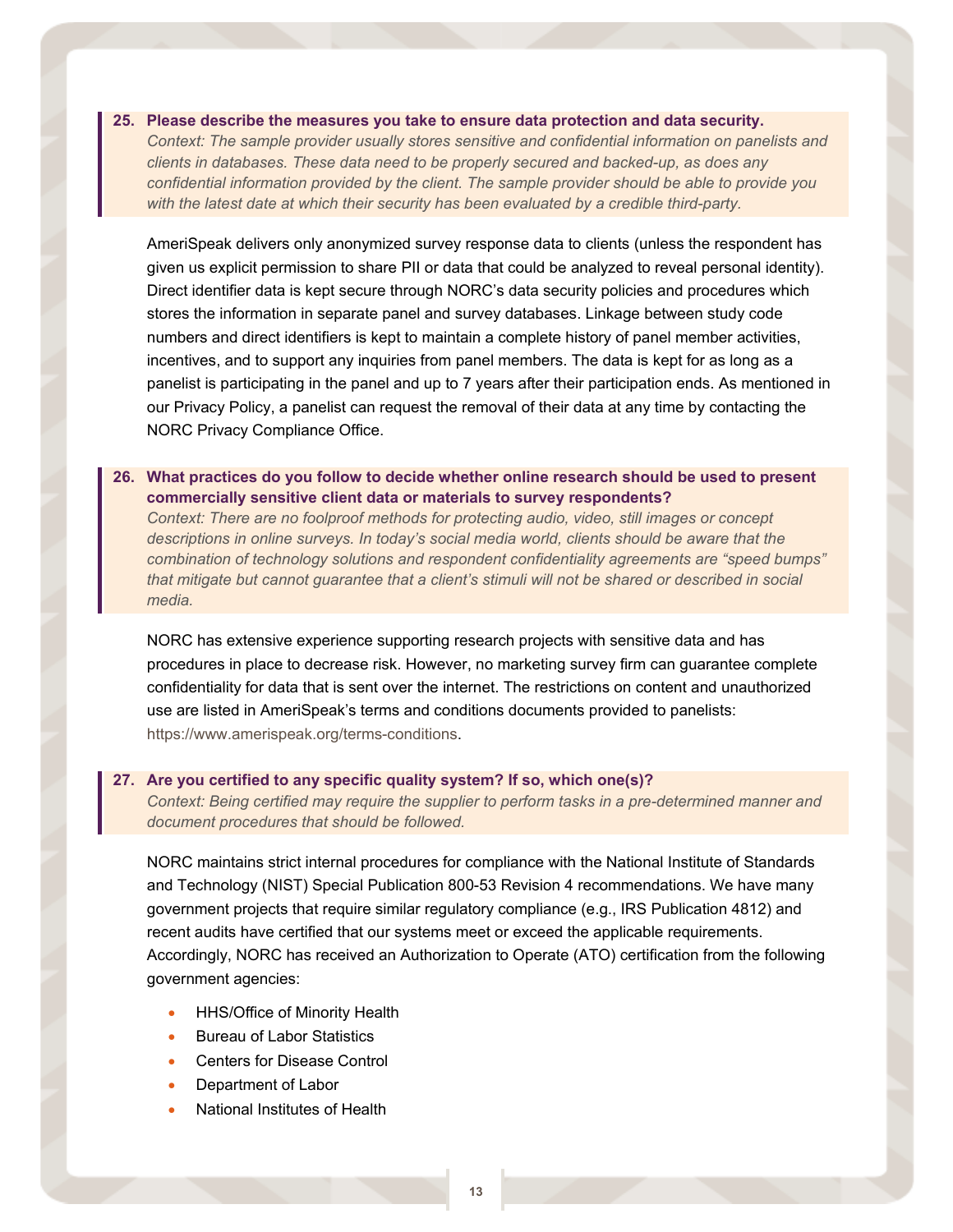• U.S. Department of Commerce, Bureau of the Census

Additionally, we maintain project quality by following strict guidelines for sample selection; survey programming; quality control review; data management, monitoring, and reporting; as well as postdata-collection adjustment techniques and weighting.

We also strongly encourage clients to permit NORC to pretest survey instruments to allow for additional review of the questionnaire and data prior to launching the main study.

#### **28. Do you conduct online surveys with children and young people? If so, do you adhere to the standards that ESOMAR provides? What other rules or standards, for example COPPA in the United States, do you comply with?**

*Context: The ICC/ESOMAR International Code requires special permissions for interviewing children. These are described in the* [ESOMAR Guideline for Online Research](https://www.esomar.org/uploads/public/knowledge-and-standards/codes-and-guidelines/ESOMAR-GRBN-Online-Research-Guideline-October-2015.pdf)*. In the USA, researchers must adhere to the requirements of the Children's Online Privacy Protection Act (COPPA). Further information on legislation and codes of practice can be found in Section 6 of the*  [ESOMAR Guideline for Online Research](https://www.esomar.org/uploads/public/knowledge-and-standards/codes-and-guidelines/ESOMAR-GRBN-Online-Research-Guideline-October-2015.pdf)*.*

The AmeriSpeak Teen Panel collects data from minors (defined as persons age 13-18) following consent from parents or legal guardians. This panel complies with Section 7.1 of the *ESOMAR Guideline for Online Research*. Our policy regarding data collection from minors is deliberately more restrictive that our overall privacy policy to provide additional protection for minors. We adhere to all applicable laws and codes pertaining to the protection of minors' privacy including, without limitation, the Children's Online Privacy Protection Act of 1998 in the United States (as amended). We carefully consider both privacy issues and parental concerns in connection with all surveys involving individuals under the age of eighteen (18).

There are two different types of consent for the AmeriSpeak Teen Panel. The initial consent and assent process is for teens to join the panel and includes both the parent's consent and the teen's. As part of our Parental Consent Survey, an adult AmeriSpeak panelist is asked if they are the parent or legal guardian of any eligible teens living in their household. If they say "yes," they are provided with information about the AmeriSpeak Teen Panel and asked to consent to their teen(s) participating in the panel. A teen with consent will then be assigned the Teen Recruitment Survey, where potential panelists learn about the AmeriSpeak Teen Panel; i.e., what is expected of them, their rights with regard to participation, that their parent will receive notification when they are invited to take a new survey, that their parent will be able to see their completed survey and reward redemption history, and their parent will never be able to access their responses to the surveys.

The second type of consent is for client surveys. For surveys with sensitive topics, a full Institutional Review Board (IRB) is required and a relevant Certificate of Confidentiality is included. Once we receive parental consent, we ask for the teen's consent, walking them through assent language covering survey topics, the risks of participation, and their rights as a research subject. For surveys without sensitive topics, if the IRB agrees that the survey contains no sensitive items, no further parental consent and teen assent questions are asked.